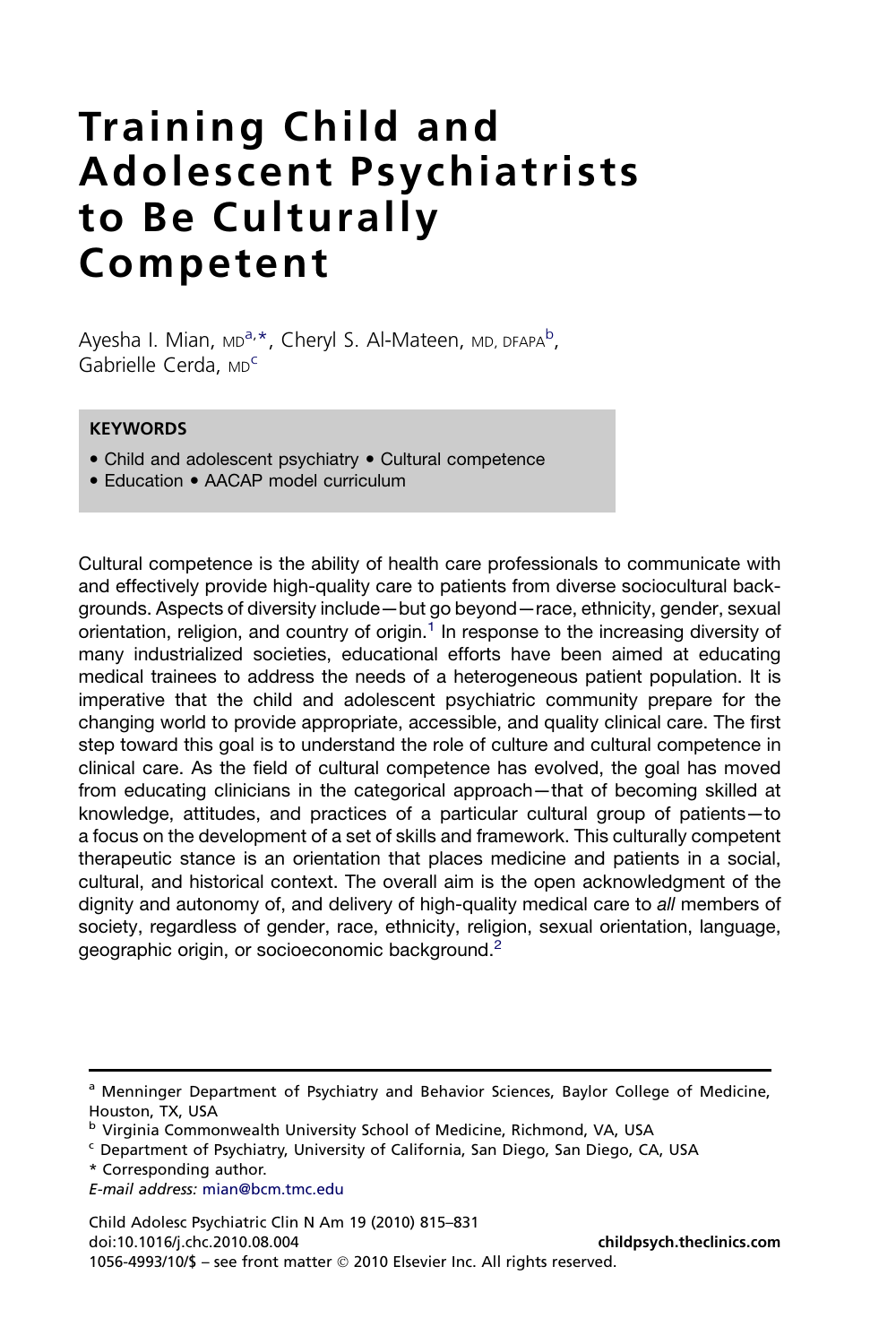#### **HISTORY**

If one were to consider cultural psychiatry as the study of "unusual syndromes" by Western standards, then this field has existed for more than 100 years. It was Darwin who first talked about "primitive" people and described Westerners as possessing "advanced" evolutionary development. This fostered a predetermined value system of judging cultural groups and also influenced the medical assessment of seemingly culture-specific conditions.<sup>[3](#page-12-0)</sup> For example, early colonial physicians condescendingly described unusual symptom patterns as "amok" among Malays as primitive expressions of stress.<sup>4</sup> Kraepelin observed that Western prototypes of mental disorders, although qualitatively variable in their presentations, were essentially culture-free constructs.[3](#page-12-0) In 1977, Kleinman argued that these Western constructs of disorders could not be applied uniformly across different cultural contexts.[3](#page-12-0) Furthermore, cultural contexts had an important shaping influence on disease categories. Cultural factors could not be subtracted from the disease without modifying its sufficient psychopathologic architecture, presentation, course, or outcome.<sup>[5](#page-12-0)</sup> Also, in Rutter's textbook *Developmental Psychiatry*, he noted that creative capacities of adults and children reflected variations by gender and culture.<sup>[6](#page-13-0)</sup>

Cultural evolutionism was also challenged in the early twentieth century by anthropologists who documented the great variability of social behaviors and stressed the importance of cultural factors in shaping the perceptions and hence the life of an individual[.7](#page-13-0) Whiting and Child, in their book *Child Training and Personality,*[8](#page-13-0) were the first to examine, in 6 cultural groups, how civilization affected the children in their later behavior. Indeed, cultural psychiatry involves much more than a focus on the "exotic." It embodies the concept that culture is relevant and important in *all* of our clinical interactions and that ongoing attention to cultural factors is *imperative* in the routine provision of clinical care.

Culture consists of the shared values, norms, traditions, customs, arts, history, folklore, and institutions of a group of people. It plays an important role in how people of different backgrounds express themselves, seek help, cope with stress, and develop social supports. Culture affects every aspect of an individual's life, including how we experience, understand, express, and address emotional and mental distress.

Cultural competence is defined as a set of knowledge-based and interpersonal skills that allow individuals to understand, appreciate, and work with individuals of cultures from other than their own. Five components comprise culturally competent care: (1) awareness and acceptance of cultural differences, (2) capacity for cultural self-awareness, (3) understanding the dynamics of difference, (4) developing basic knowledge about the patient's culture, and (5) adapting practice skills to fit the cultural context of the patient and family. $9$  Failure to understand the cultural background of children and adolescents and their families can lead to the following problems: misdiagnosis, nonadherence, poor use of health services, and general alienation of the child/adolescent and family from the health care system[.10](#page-13-0)

However, it was not until 1994, that a formal framework to assess the impact of culture on mental illness was included in the *Diagnostic and Statistical Manual of Mental Disorders*, 4th edition (DSM-IV).[11](#page-13-0) This framework is the Outline for Cultural Formulation (OCF). It remains only in the Appendix along with a glossary of culture-bound syndromes in the current DSM-IV-TR (Text Revision), which was revised in 2000. The OCF includes the following 5 main areas: (1) cultural identity; (2) cultural explanation of the individual's illness; (3) cultural factors related to psychosocial, environmental, and functionality factors; (4) cultural elements of the relationship between the individual and the clinician; and (5) overall cultural assessment for diagnosis and care.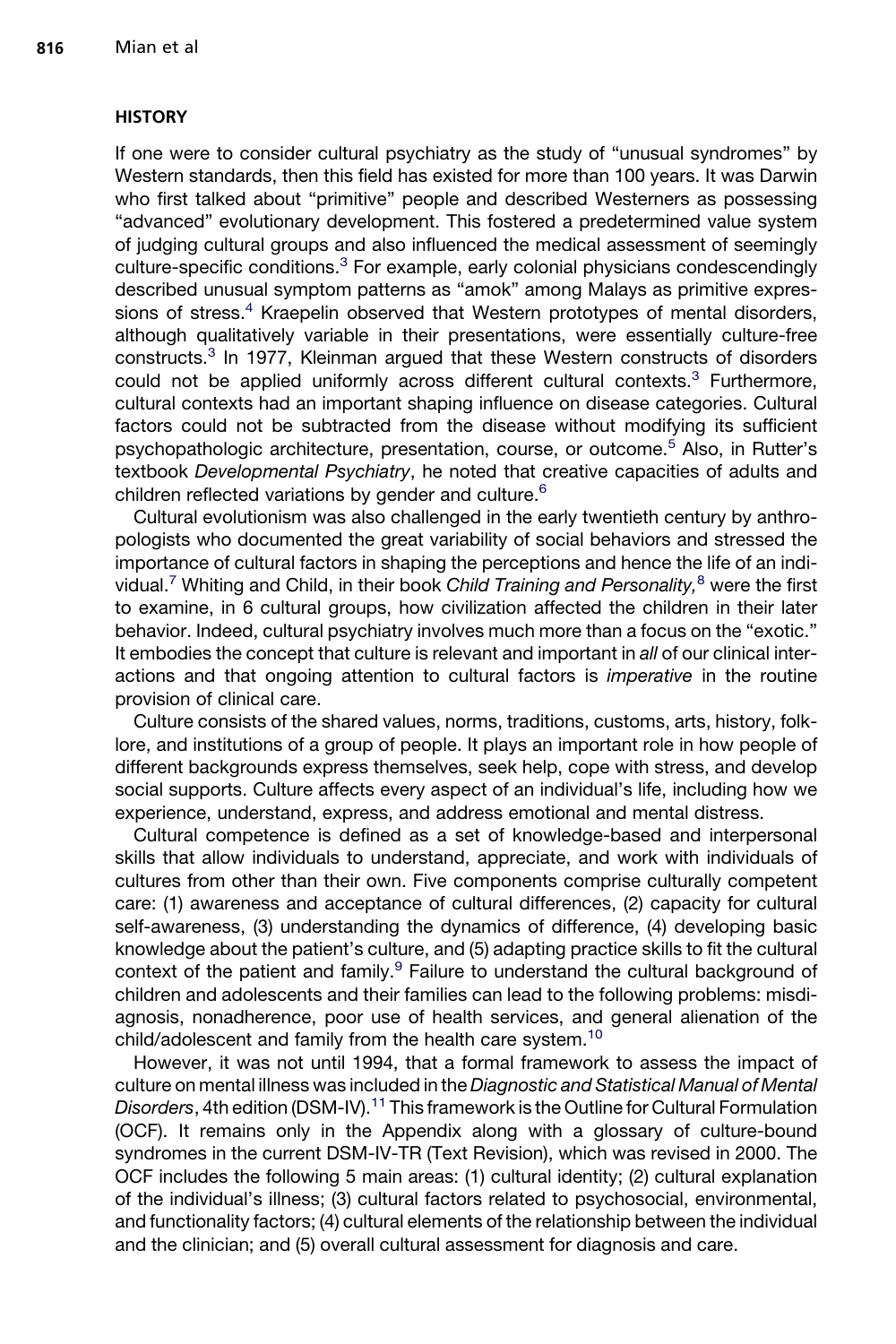It is noteworthy that the OCF is primarily targeted toward the individual adult, not youth specifically and does not address the role of family, except in a general assessment of the cultural factors related to psychosocial, environmental, and functionality factors. Youth do not exist in a vacuum. The parent-child relationship is profoundly influenced by cultural forces. This relationship is often key to the child's clinical presentation. So, whereas the OCF is a significant contribution to the field of general psychiatry, when working with children and adolescents this framework must be expanded and modified. The cultural formulation must include some assessment of the child's family members and the impact of divergent (or similar) profiles on the child's life and clinical presentation. For optimal clinical care of the child, all 5 areas of the OCF should be touched on for at least the child's parents, and potentially other key individuals in the child's life.

The parents' cultural identity, cultural explanation of the child's illness, and cultural elements of the relationship between the parents and the clinician, are highly relevant to the overall cultural assessment for diagnosis and care of the child. The OCF is most clinically useful when considering all these variables in relation to the family as a whole, not just as they relate directly to the child or adolescent.

We must also assess issues such as the role of "differential" acculturation between family members. An acculturation differential exists when 2 individuals are not at the same level of acculturation. An example of this is a first-generation Mexican mother who speaks only Spanish, does not work outside the home, and adheres to traditional cultural values and gender roles (including the notion that a girl must remain a virgin until her wedding day), with a second-generation Mexican-American teenage daughter who prefers to speak English, identifies herself more with American pop culture than with her Mexican roots, has had several boyfriends, and is currently sexually active. This differential acculturation between parent and child can play a critical role in a youth's clinical presentation, and has even been suggested to be a risk factor for Latina teen suicide attempts and completions.<sup>[12](#page-13-0)</sup>

As part of the OCF family assessment and in general, it is also important to recognize that the diversity that exists within an ethnic group is often overlooked. Even within a family, individuals may belong to or identify with different ethnic subgroups as well as groups. For example, the term Asian American includes people from a variety of nations, such as Afghanistan, China, India, Syria, and Japan. It includes both immigrants and those whose families have lived in the United States for generations. According to 2006 Census estimates, some 44.3 million Americans were identified as Hispanic. Within this group, 64.0% were Mexican, 9.0% Puerto Rican, 3.5% Cuban, 3.0% Salvadoran, and 2.7% Dominican. The remainders are of some other Central American, South American, or other Hispanic or Latino origin.

Until 1984, cultural competence was not stressed in the requirements for residency training in general or child psychiatry by the Accreditation Council for Graduate Medical Education (ACGME). The 1987 edition did not list any specific requirements for cultural training, but recommended broad clinical experience with families from "all social and economic levels." The 1991 revision was significant in that the ACGME required "didactic instruction about American culture and subculture" in addition to supervised clinical experiences with "patients of a variety of ethnic, racial, social and economic backgrounds." The 1995 revision stated that "Residents must receive training so that they have the opportunity to evaluate and to treat patients from various cultural backgrounds and socioeconomic levels." The 1999 revision added "sensitivity to a diverse patient population" as part of *Professionalism*, 1 of 6 core competencies that residents are expected to attain.<sup>[13](#page-13-0)</sup>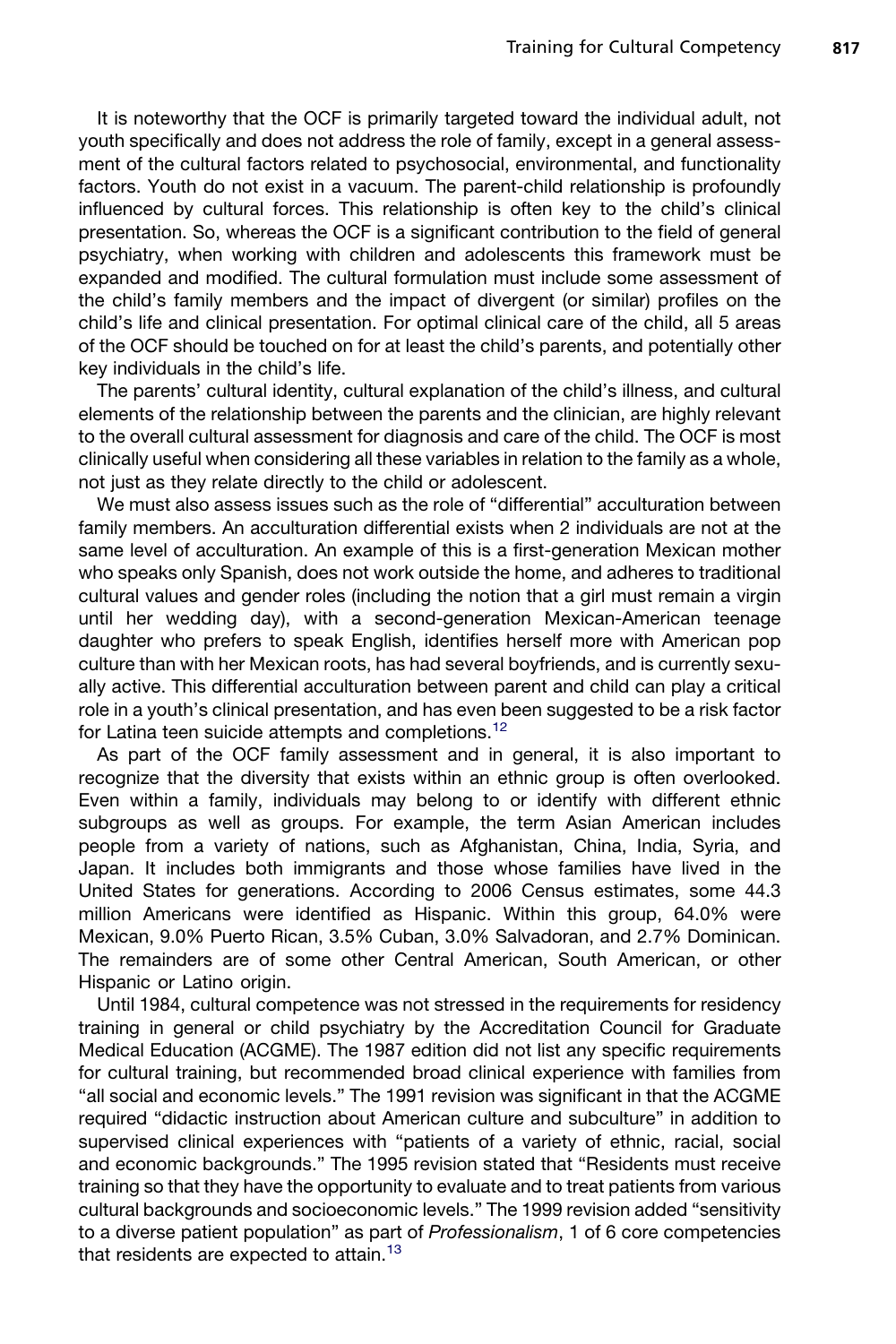Residency programs have responded to the ACGME's cultural competence standards. A 2004 article in the *Journal of the American Medical Association* found that among close to 8000 graduate medical educational programs surveyed in the United States, 50.7% offered cultural competence training in 2003–2004, up from 35.7% in 2000–2001. This was thought to be attributable to the recognition of the increasing diversity of the patient population, in response to pressure from ACGME.<sup>[14](#page-13-0)</sup>

But there are still programs that do not offer formal cross-cultural training. There also seems to be a perception of lesser importance relative to other topics in the training curriculum.[15](#page-13-0) Despite increasing requirements by the ACGME for training in cultural psychiatry, there has been little discussion of the content and method for teaching.[16](#page-13-0) Some curriculum guidelines of cultural competence have been published[.15](#page-13-0) Cultural curricula have been implemented in other disciplines besides psychiatry, including pediatrics and family medicine.[17–19](#page-13-0)

## MAJOR EMPIRICAL FINDINGS

As mentioned previously, psychiatrists entering medical practice are increasingly likely to provide services to culturally diverse patients. Data from the last census 2000–2050 $^{20,21}$  show that the minority populations in the United States are increasing at a faster rate than the majority population. From the 2000 to 2050, the proportion of whites in the United States is projected to decrease while the proportion of other racial and ethnic groups (ie, black, Asian, Hispanic) is projected to increase. For child and adolescent psychiatrists, this trend toward diversity in patient population is already a reality. By 2020 the racial and ethnic distribution for school-age persons between 5 and 17 years old is projected to be 30 million white; 9 million African American; 13 million Latino/a; 3 million Asian/Pacific Islander; and 4 million other, which includes American Indians, Alaska Natives, and those of multiple race/ethnicities (U.S. Census Bureau, 2000; <http://www.census.gov/census2000/demoprofiles.html>). Because of the multifaceted, multicultural, and fluid nature of contemporary society, there are often significant challenges to providing culturally competent mental health services for culturally dissimilar as well as culturally similar therapeutic dyads.

A growing literature delineates the impact of sociocultural factors, race, and ethnicity on health and clinical care.<sup>[22,23](#page-13-0)</sup> Patients present varied perspectives, values, beliefs, and behaviors regarding health and well-being. These include variations in patient recognition of symptoms, thresholds for seeking care, ability to communicate symptoms to a provider who understands their meaning, ability to understand the prescribed management strategy, expectations of care (including preferences for or against diagnostic and therapeutic procedures), and adherence to preventive measures and medications.<sup>[24,25](#page-13-0)</sup> Considerable evidence supports the idea that sociocultural differences between patient and physician can influence communications and clinical decision making.<sup>[26](#page-13-0)</sup> There is also literature that suggests that providerpatient communication is directly linked to patient satisfaction and adherence, and subsequently to health outcomes. $27$  Thus, when sociocultural differences between patient and provider are not appreciated, explored, understood, or communicated in the medical encounter, patient dissatisfaction, poor adherence, and poorer health outcomes may result.<sup>[25](#page-13-0)</sup> It is not only the patient's culture that matters; the provider's "culture" is equally important.[28](#page-14-0) Historical factors for patient mistrust, provider bias, and their impact on physicians' decision making have also been documented.<sup>[25](#page-13-0)</sup> Failure to take sociocultural factors into account may lead to stereotyping, and, in the worst cases, biased or discriminatory treatment of patients based on race, culture, language proficiency, or social status.<sup>[25](#page-13-0)</sup>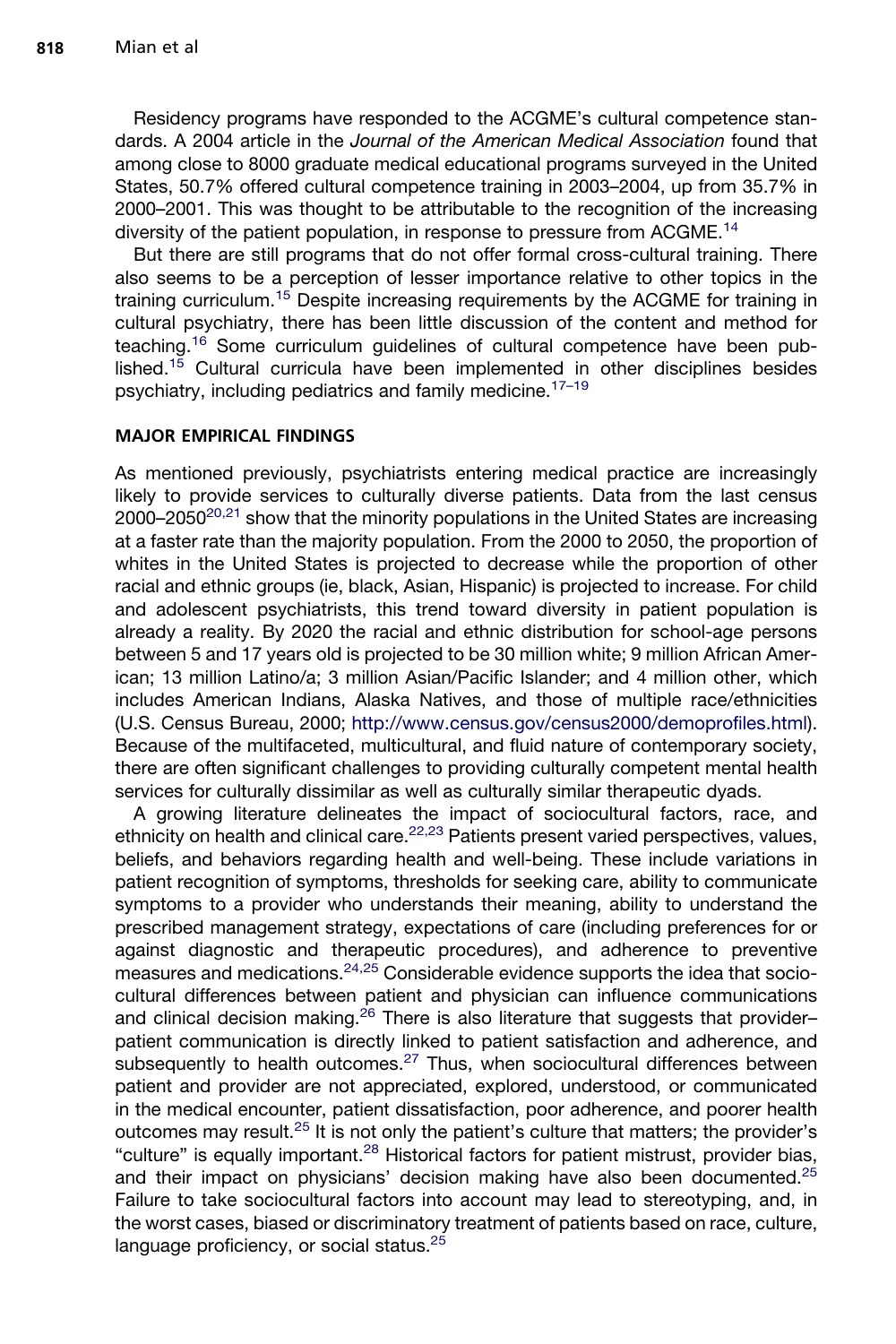#### HEALTH CARE DISPARITIES AND CULTURAL EDUCATION

In the United States, the results of these challenges can be seen in the existence of health care disparities.<sup>[29,30](#page-14-0)</sup> The 2000 Institute of Medicine (IOM, 2001) Report, *Crossing the Quality Chasm,* listed patient-centered care and equity as 2 of 6 objectives that need to be met to improve quality of health care in the United States. $31$ The 2002 IOM Report,[32](#page-14-0) *Unequal Treatment: Confronting Racial and Ethnic Disparities in Healthcare,* was a landmark report that concluded that racial and ethnic disparities exist in health care and are unacceptable because they are associated with worse outcomes in many cases. The report defined "disparities" in health care as racial and ethnic differences in the quality of health care that are not attributable to access-related factors or clinical needs, preferences, and appropriateness of intervention. The 2002 report analyzed this evidence of disparities focusing on the operation of health care systems and the legal and regulatory climate and on discrimination at the individual patient provider level. Discrimination was defined in the report to refer to differences in care that result from biases, prejudices, stereotyping, and uncertainty in clinical communication and decision making. The report made 21 recommendations relating to education, which included increasing the proportion of underrepresented US racial and ethnic minorities among health professionals as well as integrating cross-cultural education into the training of all current and future health professionals. The 2004 Institute of Medicine report,<sup>[33](#page-14-0)</sup> In the Nation's Compelling Interest: Ensuring *Diversity in the Healthcare Workforce,* summarized the evidence demonstrating that greater diversity among health professionals is associated with improved access to care for racial and ethnic minority patients, greater patient choice and satisfaction, better patient-provider communication, and better educational experiences for all students while in training. Many organizations, including the American Medical Association (AMA), have adopted recommendations made by these 3 IOM reports, of which training and education to increase physician cultural competency continues to be a strong focus. A year earlier in 2001, the Office of the Surgeon General had determined that in comparison with whites, ethnic minorities in the United States had less access to mental health care, were less likely to receive quality or expert care, were more likely to be misdiagnosed, and reported less effective mental health treat-ment.<sup>[30](#page-14-0)</sup> The report cited considerable evidence that found that a disproportionate numbers of African Americans are represented in the most vulnerable segments of the population— people who are homeless, incarcerated, in the child welfare system, victims of trauma—all populations with increased risks for mental disorders. As many as 40% of Hispanic Americans report limited English-language proficiency. Because few mental health care providers identify themselves as Spanish speaking, most Hispanic Americans have limited access to ethnically or linguistically similar providers. The suicide rate among American Indians/Alaska Natives is 50% higher than the national rate; rates of co-occurring mental illness and substance abuse (especially alcohol) are also higher among Native youth and adults. Although some investigators have done important work (see the article by Kataoka and colleagues elsewhere in this issue for further exploration of this topic), even more data are needed with this population, so the full nature, extent, and sources of these disparities remain largely hypothetical. Both Asian Americans and Pacific Islanders who seek care for a mental illness often present with more severe illnesses than do other racial or ethnic groups. This, in part, suggests that stigma and shame are critical deterrents to service use. It is also possible that mental illnesses may be undiagnosed or treated later in their course because they are expressed in symptoms of a physical nature. The Youth Risk Behavior Survey of the Centers for Disease Control and Prevention<sup>[34](#page-14-0)</sup> reports that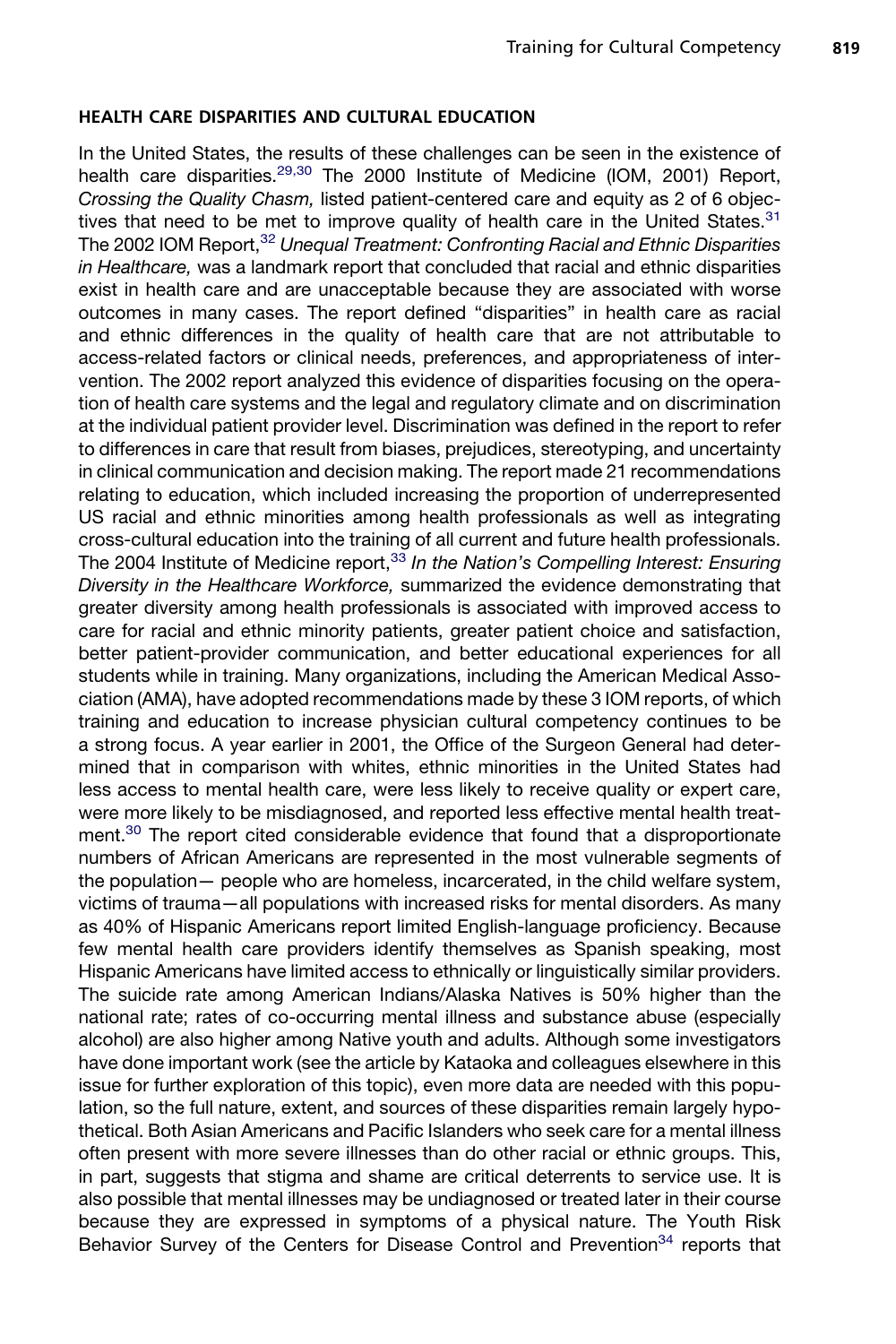Latino and African American youths now have significantly higher rates of suicidal ideation and attempts compared with European Americans.

Based on the preceding information, many recommendations were made in the Surgeon General's report, out of which one was most relevant to education:

*"Minorities are underrepresented among mental health providers, researchers, administrators, policymakers, and consumer and family organizations. Furthermore, many providers and researchers of all backgrounds are not fully aware of the impact of culture on mental health, mental illness, and mental health services. All mental health professionals are encouraged to develop their understanding of the roles of age, gender, race, ethnicity, and culture in research and treatment. Therefore, mental health training programs and funding sources that work toward equitable representation and a culturally informed training curriculum will contribute to reducing disparities."[30](#page-14-0)*

It is evident from the previously cited empirical findings and the emphasis by medical education governing bodies that training our child and adolescent psychiatrists to be culturally attuned is not only imperative for optimal clinical care of our patients, but is the new frontier for competent training. Proper training in cultural psychiatry leads to increased awareness of social, cultural, and political issues that can enhance the effectiveness of clinical work. Attention to culture in psychiatric care also serves to articulate a vision of a pluralistic community that respects diversity. The effects of globalization on increased flows of knowledge and the confrontation of different value systems heighten the importance of cultural psychiatry both as an academic discipline and as a central pillar of clinical training.<sup>[3](#page-12-0)</sup>

## CULTURAL COMPETENCY CURRICULA IN CHILD AND ADOLESCENT PSYCHIATRY

Many organizations in American psychiatry recognize the need for formal training in cultural issues, and the development of cultural competency curricula in child and adolescent psychiatry training programs has been encouraged by many organizations, including the AMA, the American Psychiatric Association, American Academy of Child and Adolescent Psychiatry (AACAP), ACGME, American Association of Directors of Psychiatric Residency Training Programs (AADPRT), and the Residency Review Committee (RRC).<sup>[29](#page-14-0)</sup> Several sample curriculum modules have been published. $35-39$  Weissman and colleagues<sup>[40](#page-14-0)</sup> found that there is a cohort of residents who feel unable to handle certain cross-cultural interactions at the time they finish training. This ranged from roughly 5% of study subjects not knowing how to address a patient in a culturally competent manner to 28% feeling very or somewhat unprepared to treat patients who had some distrust of the US Health system.<sup>a</sup>

The process of teaching about cultural competency has developed over the past 30 years, with the ideal course having evolved from a few didactic sessions focused on characteristics of minority group members, to a scaffolded multiyear curriculum encompassing an in-depth understanding of health care disparities, and exploring the knowledge, skills, and attitudes inherent in becoming a physician specialist able to provide culturally competent care in a multicultural society. There is wide recognition

<sup>&</sup>lt;sup>a</sup> The first 3 organizations, the American Medical Association (AMA), American Psychiatric Association (APA), and the American Academy of Child and Adolescent Psychiatry (AACAP) are guild organizations that perform several functions, including representing the interests of practicing physicians and sponsoring education to physicians as well as the community-at-large. The latter 3, the Accreditation Council of Graduate Medical Education (ACGME), American Association of Directors of Psychiatric Residency Training Programs (AADPRT), and the Residency Review Committee (RRC) are responsible for oversight of graduate medical education programs.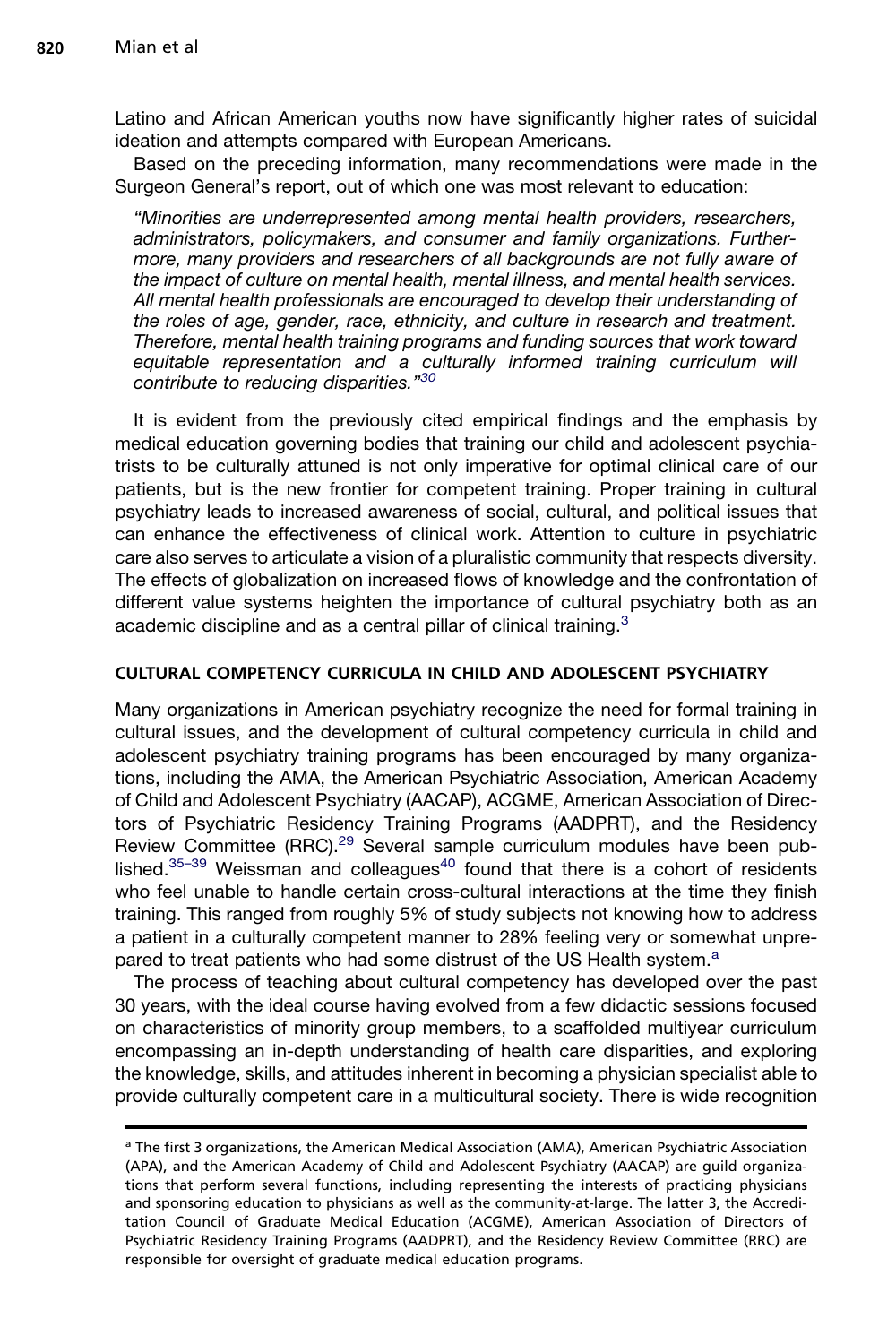throughout health care education that cultural competency concepts are integral to the care of patients. Anandaraja and colleagues $41$  describe the development of a Global Health Residency Track that includes a core competency area "Health disparities, Human rights, and Cultural competency." This issue is equally relevant in dentistry, with recognition of the presence of dental disparities, a lack of diversity in the workforce, and dental schools continuing to integrate cultural competency concepts into their curricula.<sup>[42](#page-14-0)</sup> Similarly, a variety of methods, including team-based learning, have been found useful in teaching cultural competency concepts to pharmacy students.<sup>43</sup> Although synonymous terms are "culturally effective health care" and "culturally effective pediatric care" (from the American Medical Association and from the American Academy of Pediatrics), the term "cultural competence" is more ubiquitous, and used throughout the various medical specialties. A newer, more process-oriented model, the "cultural sensibility" approach, $44$  is described in detail elsewhere in this issue. Ideally, cultural competence related to the provision of health care will be couched in an understanding of health disparities, and the role of the health care provider in minimizing these disparities and ensuring the provision of care that is patient- and family-centered.<sup>[45](#page-14-0)</sup> Such cultural education is no longer confined solely to the care of "minority patients," but is understood to extend to the more complete continuum of culture, including "the full spectrum of values, behaviors, customs, language, race, ethnicity, gender, sexual orientation, religious beliefs, socioeconomic status, and other distinct attributes of population groups."[46](#page-14-0) Each of these is important, but may not receive needed attention in teaching. Of note, as of this writing, there are 381 languages spoken in the United States.[47](#page-14-0) Although some studies have indicated the reverse, Boudreau and colleagues<sup>[48](#page-15-0)</sup> found that language concordance was not required for patient satisfaction in cross-cultural interactions with pediatric patients; providers that used interpreters and were perceived as culturally competent had a positive impact with the parents' perception of how their care was delivered. The proper use of interpreters is a critical skill. Another significant cultural factor is an understanding of the impact of spirituality and religion. The cultural competency curriculum should provide an opportunity to examine religious practice, ethnic variations of the major faiths, and the cultural impact of spiritual observance on development.<sup>[49](#page-15-0)</sup>

As also written about by Karnik and colleagues,  $50$  and Pumariega,  $51$  developmental formulations are an inescapable aspect of cultural child and adolescent psychiatry that may not be considered in othermedical specialties. In creating a learning experience for trainees, the concept that normal behaviors and interactions are culturally determined must not be forgotten. Developmental milestones as varied as the age to start toilet training, the age when a child can stay at home alone, go out on a first date, or move out of the parents' home<sup>4</sup> may all have a good deal of cultural variability. With the ubiquitous presence of social networking and online information portals, providers ought to presume that the children of today are most likely being raised in a culture (quite) different from that of their parents'. Thus, attending to the therapeutic alliance not only with the patient, but also with the parent (and often, the teacher) becomes ever more important. Parents must feel that the provider conceptualizes the problem from their point of view, whereas the patient (especially true for teens) must feel that the psychiatrist is their ally, and not simply an agent of the parent. As such, skillful culturally attuned providers may have to play the roles of agent and ally to both parties.  $45,52$ 

### BARRIERS TO IMPLEMENTATION OF A CULTURAL COMPETENCY CURRICULUM

Barriers to cultural competency training may be institutional, logistical, or individual. An often-noted institutional barrier is that of available didactic time.<sup>[53](#page-15-0)</sup> This is likely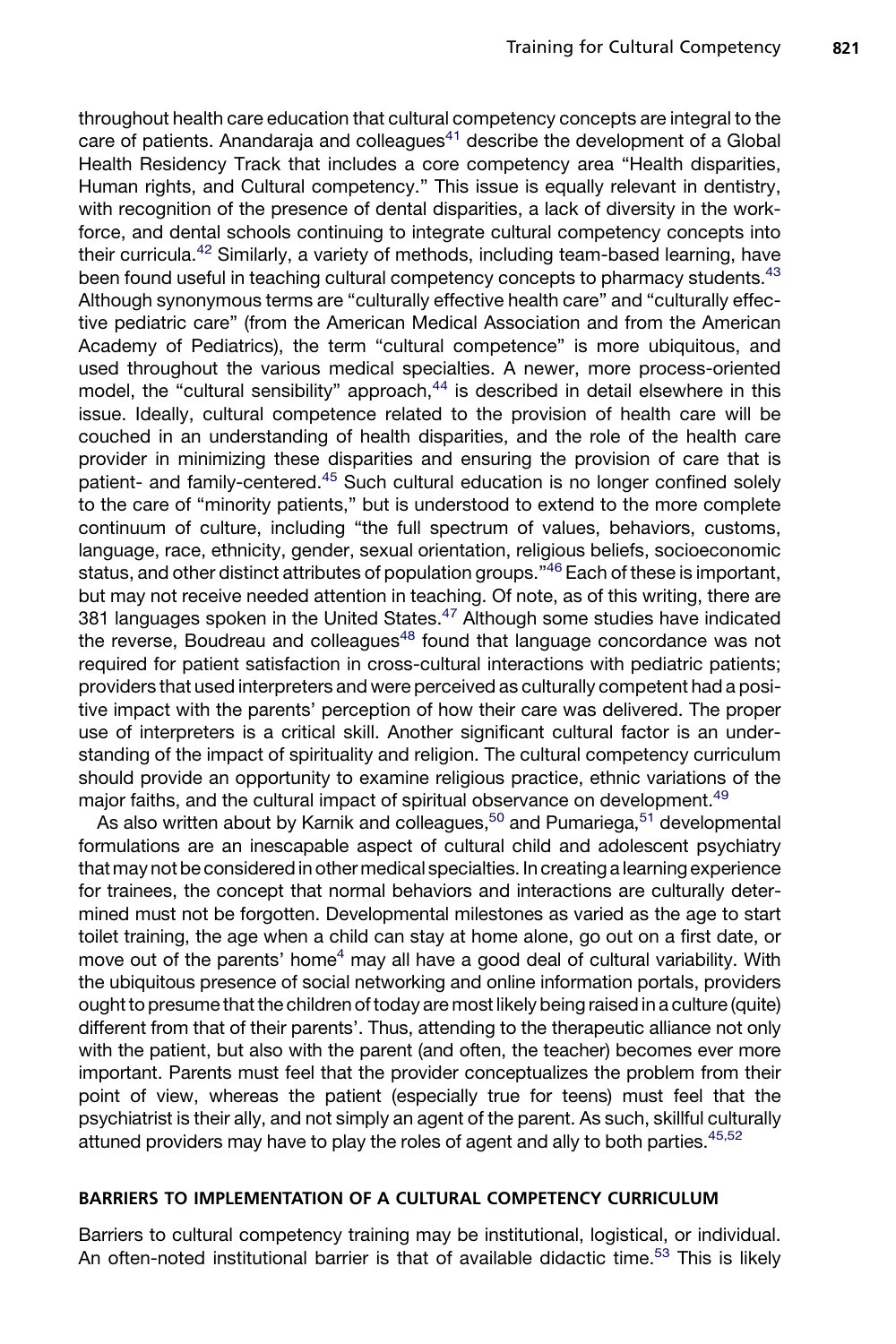compounded by the perception that these topics are less important in clinical training.[54](#page-15-0) An example of both institutional and logistical barriers is teaching about the use of interpreting services. The cost of interpreting services is a potential barrier to their use, which could be minimized by adequate third-party reimbursement.<sup>[55](#page-15-0)</sup> Even when interpreting services are available, there must be consistent use by faculty and senior house-staff to effectively teach this skill to junior house-staff and students. Time constraints are a common explanation for failure to use existing services. Intuitively, one might expect that individual factors would be significant. This is borne out in the literature,<sup>[56](#page-15-0)</sup> and measures are being developed to assess the ability to use inter-preters effectively as part of medical practice.<sup>[57](#page-15-0)</sup>

Another barrier is the appreciation that learning about cultural competence is the knowledge of what it is and what it is not. Cultural competence training is not the same as diversity training, which typically consists of much more general information that may not be provided in the framework of a particular social context.<sup>[45](#page-14-0)</sup>

The sense of discomfort that may arise when the concept of bias is discussed between individuals with different cultural, racial, or ethnic backgrounds presents another roadblock to the implementation of such curricula. An example is the trepidation that may be experienced by the faculty member of color teaching a group of white residents about cultural competence.<sup>58</sup> Cultural competency is often a topic that some learners indicate they do not wish to learn about. As a result, these students may be particularly vocal in disputing the information provided, perhaps even "punishing" or "harassing" the instructor of the topic.<sup>59</sup> One might conceptualize that these learners are early in their personal development of cultural competency, and would do well to adopt Step 1 of the cultural sensibility approach (see the article by Karnik and Dogra elsewhere in this issue for further exploration of this topic), which consists of self-reflection of one's own experiences with cultures other than one's own, and potential biases. Some learners may even be most comfortable with ethnocentric monoculturalism, which is the predisposition of the majority (European American) culture to ignore or devalue other cultures[.58,60](#page-15-0) It may be difficult to approach the concept of institutional, as well as individual racism. The topic of micro-insults (or micro-aggressions) is a necessary but difficult concept that involves "subtle verbal and non-verbal insults directed toward non-Whites, often done automatically and unconsciously. They are layered insults based on one's race, gender, class, sexuality, language, immigration status, phenotype, accent or surname....Micro-aggressions are also cumulative and cause unnecessary stress to people of color while privileging whites...."<sup>[61](#page-15-0)</sup> Bias is a topic that may be difficult to approach because of the sensitivity of some learners. Care must be taken to help students overcome initial discomfort.

Dogra and colleagues<sup>[44](#page-14-0)</sup> reviewed suggestions to overcome barriers in embedding diversity into the medical curriculum. While designed for the undergraduate medical curriculum, there are several principles (noted by \*\*) that can easily be generalized to the training of child and adolescent psychiatrists:

- 1. Design a diversity and human rights education institutional policy
- 2. Create a safe learning environment\*\*
- 3. Develop clear and achievable learning outcomes\*\*
- 4. Develop content focused on the diversity of human experience (not simply race and ethnicity)\*\*
- 5. Raise awareness of students' own biases and prejudices\*\*
- 6. Integrate cultural diversity across the entire curriculum\*\*
- 7. Make diversity patient-centered\*\*
- 8. Teach outside the classroom and hospital setting\*\*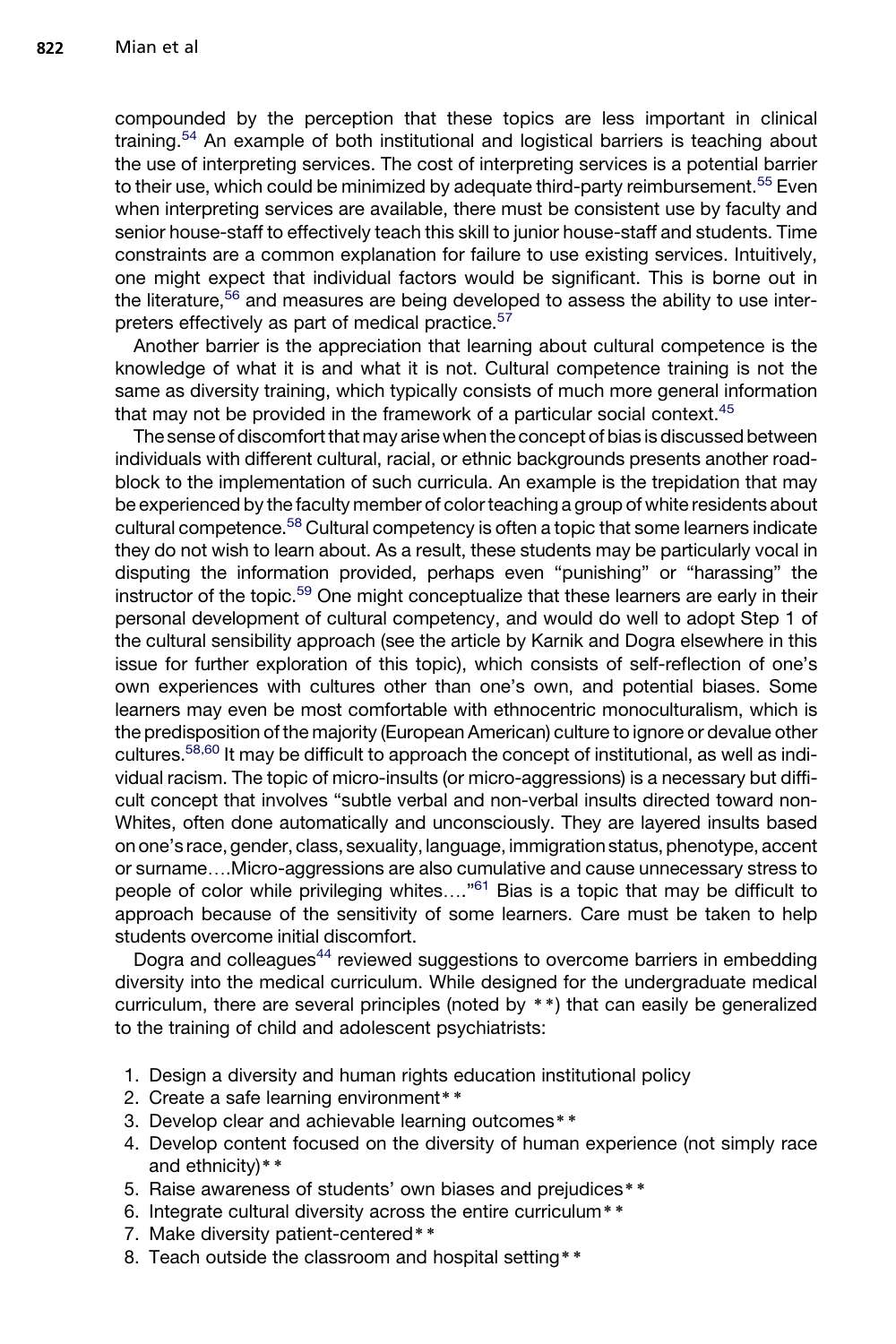- 9. Form multidisciplinary teams of educators\*\*
- 10. Make training of faculty compulsory\*\*
- 11. Develop clear and comprehensive assessment of policies, delivery, and learned outcomes of cultural diversity education.
- 12. Map what others are doing and challenge yourself as a role model.

It is useful to learn the institutional policy of the medical school and extrapolate that to the current didactic curriculum with specific learning objectives. For learners who are uncomfortable with the topic, couching this information in such a background can make it more palatable, and it may seem less personally directed. In addition, students and faculty must feel safe to discuss issues related to bias and discrimination to explore the impact of these on working with patients/families, and each other. In our experience, delving into such concepts in large or small group settings is potentially self-revealing with a risk for embarrassment or the potential for reprisal or rejection by others. Permission to speak frankly with colleagues in the spirit of mutual learning must be specifically sought and granted during the teaching process to help this work progress. Without this, reluctant learners may become more hostile or simply shut down and not participate.

It is helpful modeling if not just 1 or 2 faculty members are concerned about the effects of the variety of aspects of culture on patient presentation and care. As child and adolescent psychiatry training is often conducted in concert with psychology and social work training, the use of other disciplines in teaching cultural competency again models the need for all team members to consider these concerns in our work. If limited faculty are involved in this work, the topic may be marginalized and perceived by students as less important. The wider the range of faculty members that recognize, engage in, and express cultural aspects of work with their patients, the more likely it is that this behavior will become part of the academic culture.

Residents and students have been found to be more likely to have previous experience with multiculturalism during medical school and college than faculty members. They may have higher levels of comfort with, for example, sexual orientation issues and learning about non-Western approaches to the practice of medicine. As a result, one must consider that teaching about sociocultural aspects of diversity may not be purely a top-down experience. Learners may be able to provide new knowledge for faculty as well.<sup>[62](#page-15-0)</sup>

## CURRICULUM DEVELOPMENT

Dolhun and colleagues $^{63}$  $^{63}$  $^{63}$  note 8 specific content areas that can be covered in a cross-cultural education curriculum<sup>(p616)</sup> ([Box 1](#page-9-0)).

In developing a cultural competency curriculum for subspecialists in psychiatry, such as child and adolescent psychiatrists, the development of specific objectives is key, particularly in light of the resistance that may come from trainees who are at earlier stages of cultural competency development, with less understanding both of the material and of the cultural attunement process. Clear objectives help concretize the need for the nuances of cultural competency that must be covered.

The August 2008 issue of *Academic Psychiatry* is a review of cultural competency in psychiatric education and is an excellent resource in developing a curriculum.<sup>[64](#page-15-0)</sup> One example, the University of Toronto psychiatry cultural competence curriculum, is integrated throughout training beginning in the postgraduate year (PGY)-1 and ending in the PGY-5 year.<sup>[65](#page-15-0)</sup> It is designed around the idea of competencies, each designated by the Canadian Medical Education Directions for Specialists (CanMEDS) paradigm. This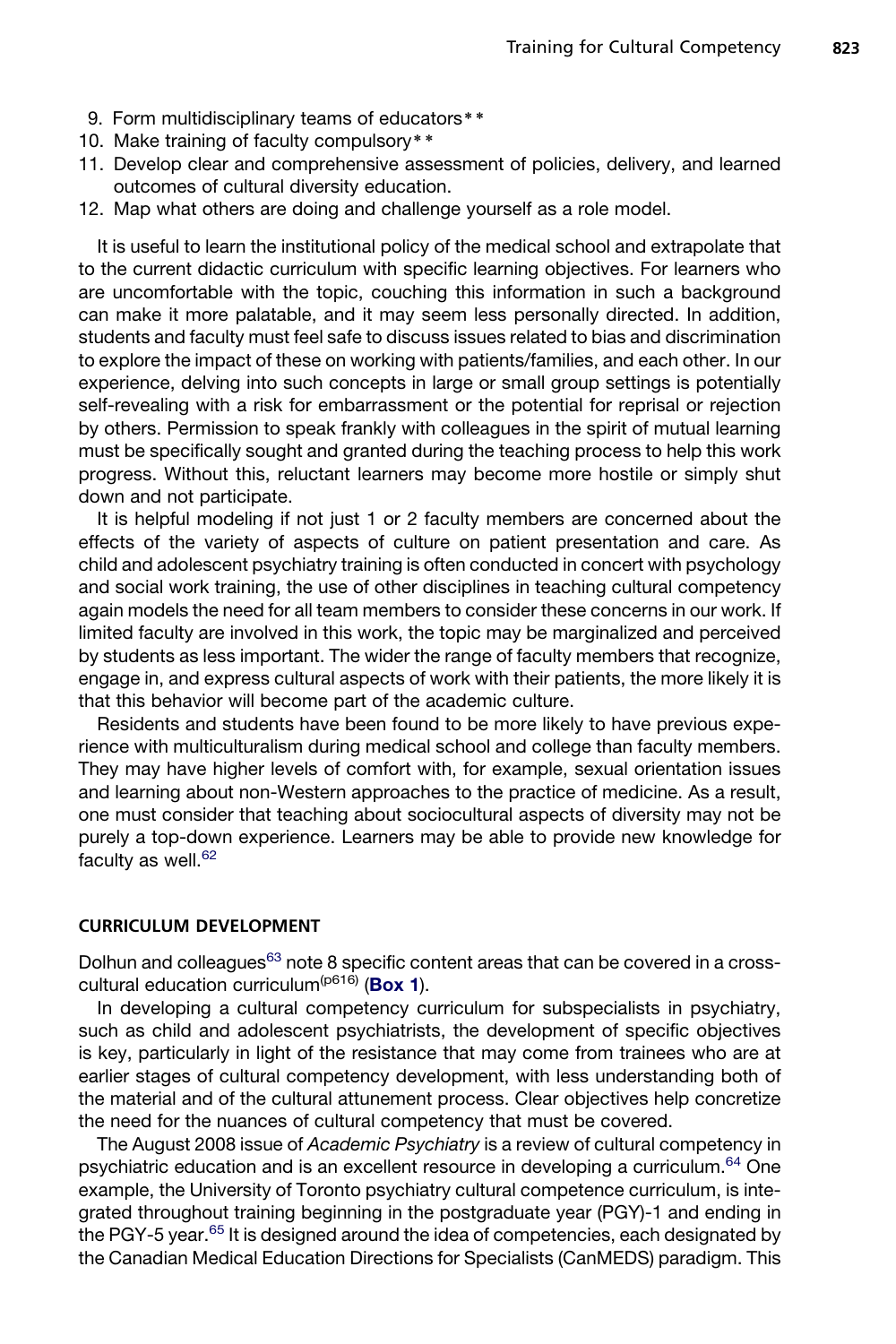<span id="page-9-0"></span>

| DUA I<br>Eight specific content areas that can be covered in a cross-cultural education curriculum                                                       |  |  |  |  |
|----------------------------------------------------------------------------------------------------------------------------------------------------------|--|--|--|--|
| General concepts of culture (culture, individual culture, group culture)                                                                                 |  |  |  |  |
| Racism (racism and stereotyping)                                                                                                                         |  |  |  |  |
| Doctor-patient interactions (trust and relationship)                                                                                                     |  |  |  |  |
| Language (meaning of words, nonverbal communication, use of interpreters, coping with<br>language barriers)                                              |  |  |  |  |
| Specific cultural content (epidemiology, patient expectations and preferences, traditions and<br>beliefs, family role, spirituality and religion)        |  |  |  |  |
| Access issues (transportation, insurance status, and immigration/migration)                                                                              |  |  |  |  |
| Socioeconomic status (SES)                                                                                                                               |  |  |  |  |
| Gender roles and sexuality                                                                                                                               |  |  |  |  |
| Data from Dolhun EP, Muñoz C, Grumbach K. Cross-cultural education in US medical schools:<br>development of an assessment tool. Acad Med 2003;78:615-22. |  |  |  |  |

model delineates the roles of the physician specialist as a communicator, collaborator, manager, health advocate, scholar, and professional.<sup>[66](#page-16-0)</sup> These are very similar to the Core Competencies of the ACGME: patient care, medical knowledge, practice-based learning and improvement, interpersonal and communication skills, professionalism, and systems-based practice.<sup>[67](#page-16-0)</sup> Cultural Competency curricula span each of the categories in both models. Cultural Competency concepts span the 6 competencies and 7 roles of a physician and are delineated in [Table 1](#page-10-0).

In considering topics and specific content to be taught, as well as evaluated, the efficacy of the curriculum, an additional resource is the community. Bell and  $colleagues<sup>58</sup>$  $colleagues<sup>58</sup>$  $colleagues<sup>58</sup>$  note the importance of involving the community not only in researchrelated academic pursuits, but in practice-related matters, particularly in working with children and families that have a history of trauma. This can help prevent additional traumatization by health care providers through decreasing the number of micro-aggressions that are inadvertently committed by these providers.

The Committee on Culture and Diversity of the AACAP has developed a model curriculum for teaching cultural competency in child and adolescent psychiatry training programs, and the authors of this article have been involved in this project.<sup>[68](#page-16-0)</sup> We have delineated 3 major goals to be covered by the end of child and adolescent psychiatry training.

- Goal 1: Define the concept of cultural competence and describe its application in the practice of child and adolescent psychiatry with regard to knowledge, skills, and attitudes.
- Goal 2: Differentiate normal development from pathology within the concept of cultural identity.
- Goal 3: Describe the cultural competence model of service delivery and systemsbased care. This includes the development of skills and the necessary attitudes and perspective to work in or consult to a system that provides care for children from culturally diverse populations and their families.

These goals can be integrated into currently existing topics and do not have to be separated into a separate course, although we have developed 3 model courses, with 6, 8, or 10 sessions throughout the training program. There are specific objectives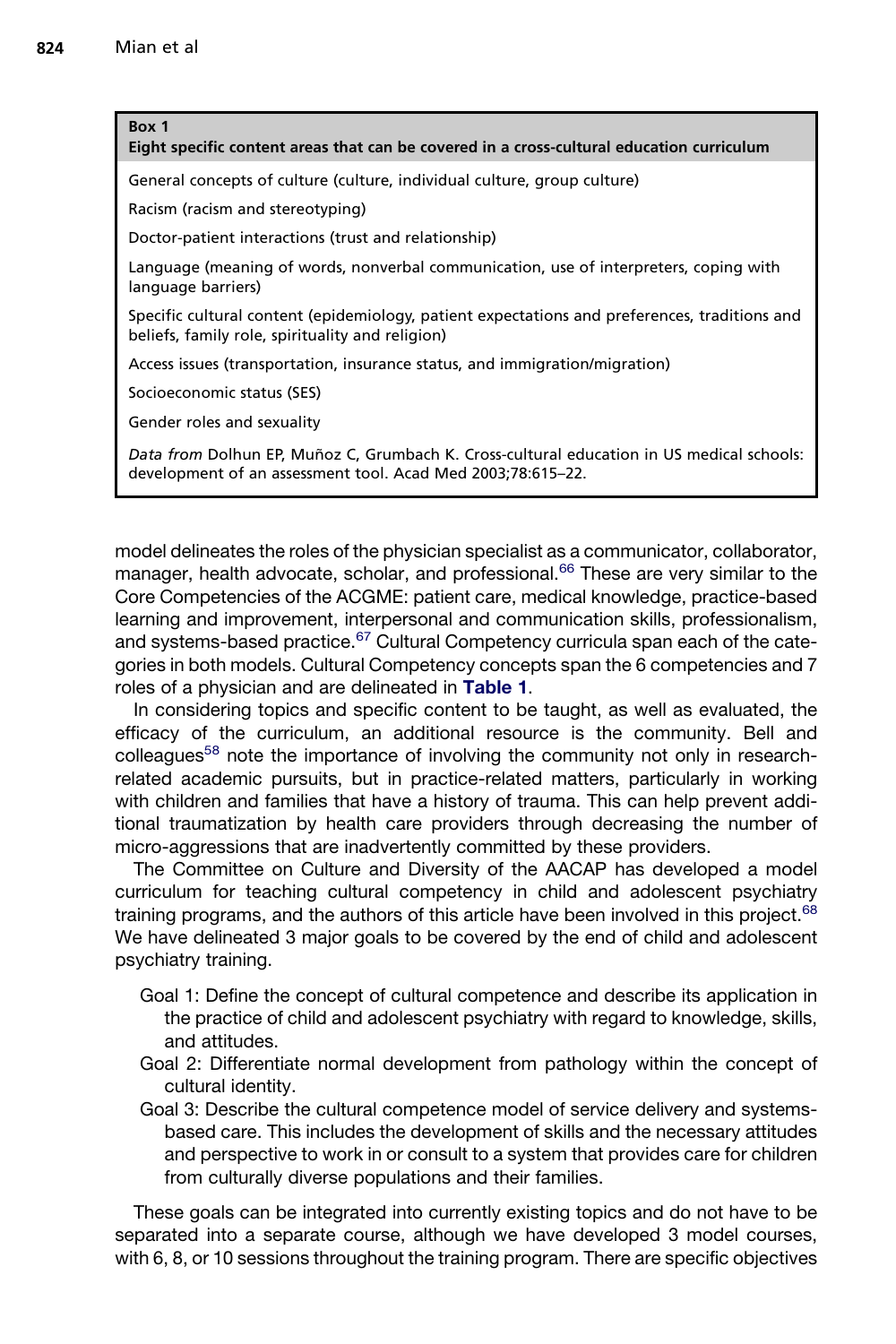<span id="page-10-0"></span>

| Table 1<br>Seven roles of a physician         |                                                                                                                                                                                                                                         |                                |                                                                                                                                                                                                                                                                                                           |  |
|-----------------------------------------------|-----------------------------------------------------------------------------------------------------------------------------------------------------------------------------------------------------------------------------------------|--------------------------------|-----------------------------------------------------------------------------------------------------------------------------------------------------------------------------------------------------------------------------------------------------------------------------------------------------------|--|
| <b>ACGME Competencies</b>                     | <b>Definition</b>                                                                                                                                                                                                                       | <b>CanMEDS Roles</b>           | <b>Definition</b>                                                                                                                                                                                                                                                                                         |  |
| Patient care                                  | Provide patient care that is compassionate,<br>appropriate, and effective for the treatment of<br>health problems and the promotion of health                                                                                           | Health advocate                | Responsibly use their expertise and influence to<br>advance the health and well-being of individual<br>patients, communities, and populations                                                                                                                                                             |  |
| Medical knowledge                             | Demonstrate knowledge of established and<br>evolving biomedical, clinical, epidemiologic and<br>social-behavioral sciences as well as the<br>application of this knowledge to patient care                                              | Medical expert                 | Integrate all of the roles of CanMEDS, applying<br>medical knowledge, clinical skills, and<br>professional attitudes in their provision of<br>patient-centered care                                                                                                                                       |  |
| Practice-based<br>learning and<br>improvement | Demonstrate the ability to investigate and evaluate<br>their care of patients, to appraise and assimilate<br>scientific evidence and to continuously improve<br>patient care based on constant self-evaluation<br>and lifelong learning | Scholar                        | Demonstrate a lifelong commitment to reflective<br>learning as well as the creation, dissemination,<br>application and translation of medical knowledge                                                                                                                                                   |  |
| Interpersonal and<br>communication skills     | Demonstrate interpersonal and communication<br>skills that result in the effective exchange of<br>information and collaboration with patients,<br>their families, and health professionals                                              | Communicator                   | Effectively facilitate the doctor-patient relationship<br>and the dynamic exchanges that occur before,<br>during, and after the physician experience                                                                                                                                                      |  |
| Professionalism                               | Demonstrate a commitment to performing<br>professional responsibilities and an adherence to<br>ethical principles                                                                                                                       | Professional                   | Committed to the health and well-being of<br>individuals and society through ethical practice,<br>profession-led regulation, and high personal<br>standards of behavior                                                                                                                                   |  |
| Systems-based practice                        | Demonstrate an awareness of and responsiveness to<br>the larger context and system of health care, as<br>well as the ability to call effectively on other<br>resources in the system to provide optimal health<br>care                  | Collaborator<br>and<br>Manager | Effectively work within a health care team to<br>achieve optimal patient care;<br>and<br>integrate participants in health care organizations,<br>organizing sustainable practices, making<br>decisions about allocating resources, and<br>contributing to the effectiveness of the health<br>care system. |  |

Abbreviations: ACGME, Accreditation Council of Graduate Medical Education; CanMEDS, Canadian Medical Education Directions for Specialists.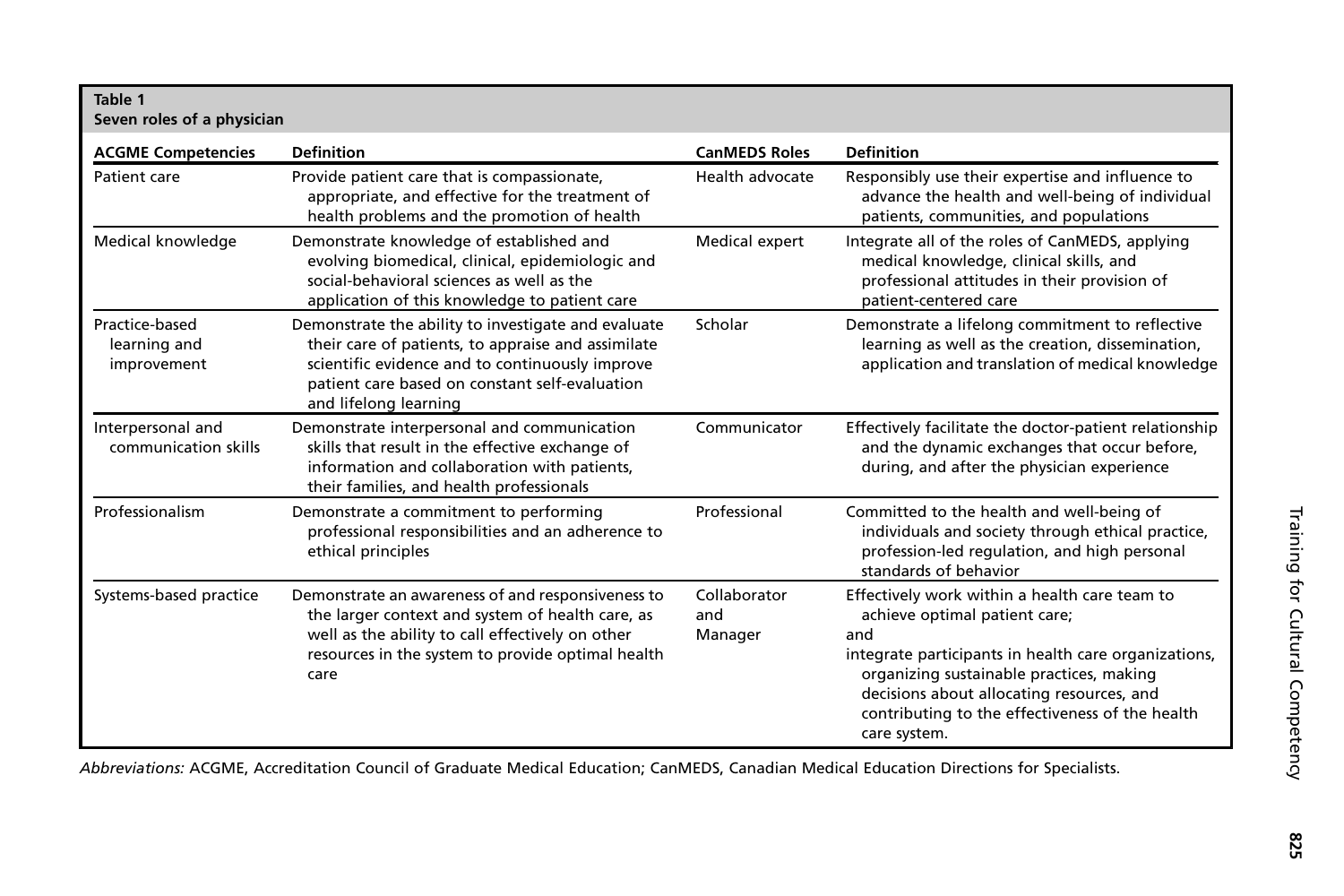within each goal that are identified as more or less complex by level of competency. Basic competency is the minimum level of cultural competency that a fellow should have on completion of child and adolescent psychiatry training. The next stage is intermediate, that level of cultural competency for a practitioner who is working in a community with a diverse patient population. Finally, advanced is the level of cultural proficiency to which a practitioner can aspire as a result of experience and scholarship.

We have identified several techniques for didactic sessions involving both passive and active learning techniques, including the use of several different movies and films. Because child and adolescent psychiatry fellows come from a diversity of training backgrounds and initial cultural competency work may have begun during medical school and/or general psychiatry training, a needs assessment is an appropriate way to ensure what topics most require coverage for each cohort of trainees. For each goal we have defined basic, intermediate, and advanced level competencies. These competencies can be cross-linked with the ACGME (and CanMEDS) competencies to help illustrate how cultural competency affects the functioning of a child and adolescent psychiatrist. Suggested methods for teaching each goal and a reference list are also provided. This curriculum will be available through the AACAP Web site ([www.aacap.org](http://www.aacap.org)).

## EVALUATION

Although evaluation of a curriculum is typically regarded as important, there has been no consensus on how best to determine the impact of a cultural competency curriculum. The Tool for Assessing Cultural Competency Training has been developed to assess the presence of relevant topics in the medical school curriculum.<sup>[69](#page-16-0)</sup> Using Miller's model ([Fig. 1](#page-12-0)) to assess the learner's use of the information, $^{70}$  $^{70}$  $^{70}$  the pretest/posttest has been used to show the "knows" or "knows how." The Objective Structured Clinical Examination (OSCE) has been found to demonstrate that the learner can "show how" to use the knowledge. "Does" seems most effectively measured by the attending psychiatrist during observation of the resident with a patient. An evolved and useful adaptation of Miller<sup>[70](#page-16-0)</sup> can be accessed at [http://www.gp-training.net/](http://www.gp-training.net/training/educational_theory/adult_learning/miller.htm) [training/educational\\_theory/adult\\_learning/miller.htm.](http://www.gp-training.net/training/educational_theory/adult_learning/miller.htm) [71](#page-16-0)

One measure, the Intercultural Development Inventory, is a validated instrument found to be useful to assess the intercultural sensitivity of medical trainees before and after cultural training.<sup>[72](#page-16-0)</sup> It has been found applicable to other professions as well, and its use simply requires (brief) formal training. Despite these measures, there remains a dearth of readily implementable evaluation tools to assess the efficacy of training and curricula.<sup>[73](#page-16-0)</sup> Development of these measures is in progress,<sup>[53](#page-15-0)</sup> and should include a variety of formative as well as summative components.<sup>[65](#page-15-0)</sup>

## FUTURE DIRECTIONS

The cultural sensitivity curriculum outlined in this article is based on the premise that teaching cultural psychiatry is a process of reflection on the ethological, social, and historical origins and contemporary meanings of culture in child psychiatry theory and practice. This involves questioning some of the assumptions of pediatric psychiatry that may be rooted in limited ethnocentric research that ignores cultural context. The hope is to inculcate in our trainees an open-mindedness to integrate the values and ideas of self and person that may be rooted outside of European American traditions. Clearing a space where one can begin to think about alternative ways of being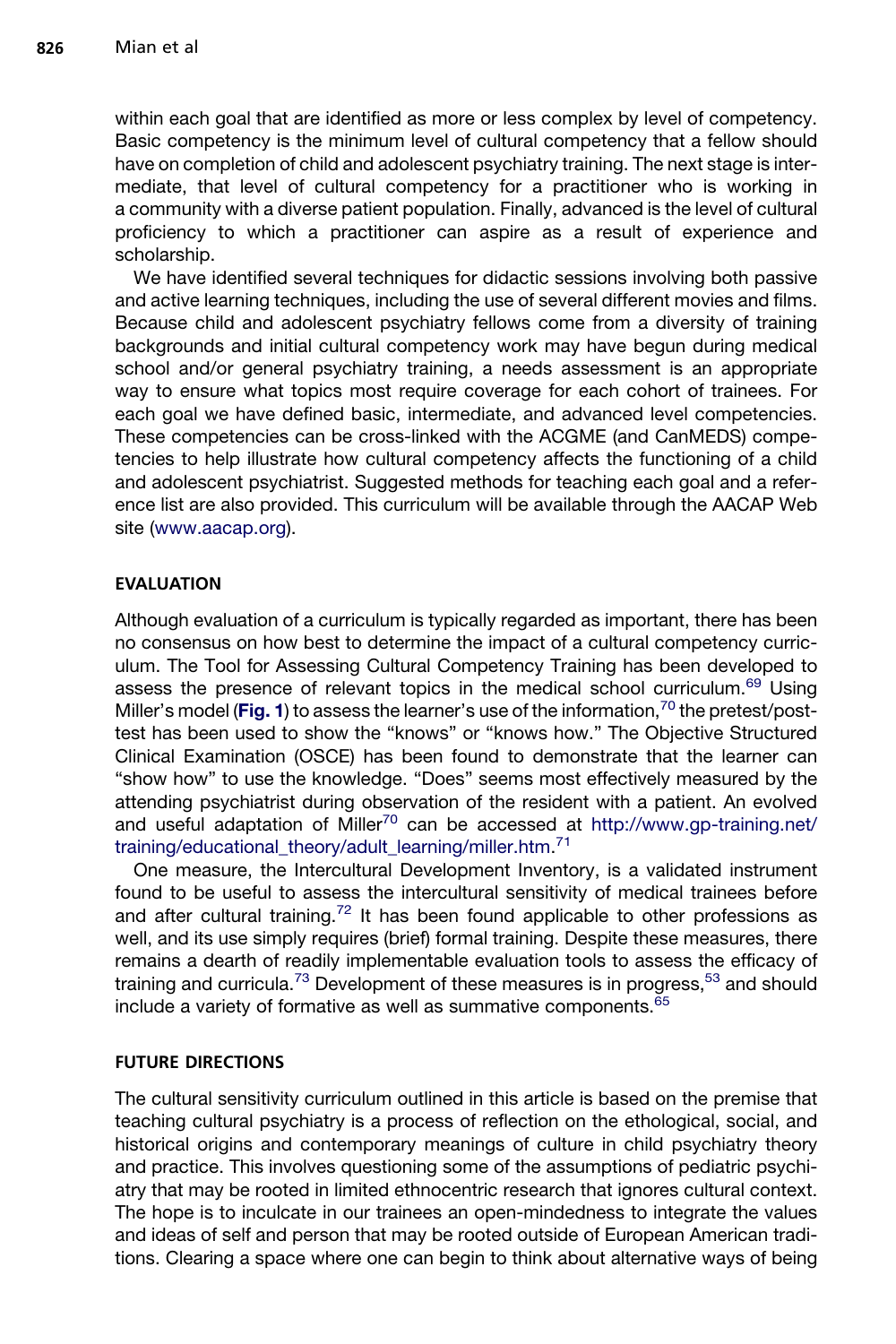<span id="page-12-0"></span>

Pre assessment stages of familiarity

Fig. 1. Miller's prism of clinical competence (A.K.A. Miller's Pyramid). It is only the "does" triangle that the doctor truly performs. (Based on work by Miller GE. The assessment of clinical skills/competence/performance. Acad Med 1990;65(9):63–7 (with credit to adaptations by Drs R. Mehay and R. Burns, UK, January 2009); with permission.)

allows for more open dialog and negotiation with patients in clinical settings, as well as suggests fruitful topics for research and clinical innovation.<sup>[74](#page-16-0)</sup>

## **REFERENCES**

- 1. Betancourt JR, Green AR. Commentary: linking cultural competence training to improved health outcomes: perspectives from the field. Acad Med 2010;85(4): 583–5.
- 2. Kumagai AK, Lypson ML. Beyond cultural competence: critical consciousness, social justice, and multicultural education. Acad Med 2009;84(6):782–7.
- 3. Minde K. Transcultural child psychiatry: its history, present status and future challenges. Can Child Adolesc Psychiatr Rev 2005;14(3):81–4.
- 4. Ellis WG. The amok of the Malays. J Ment Sci 1893;39:325–38.
- 5. Littlewood R. The 'new cross-cultural psychiatry'. Br J Psychiatry 1990;157: 775–6.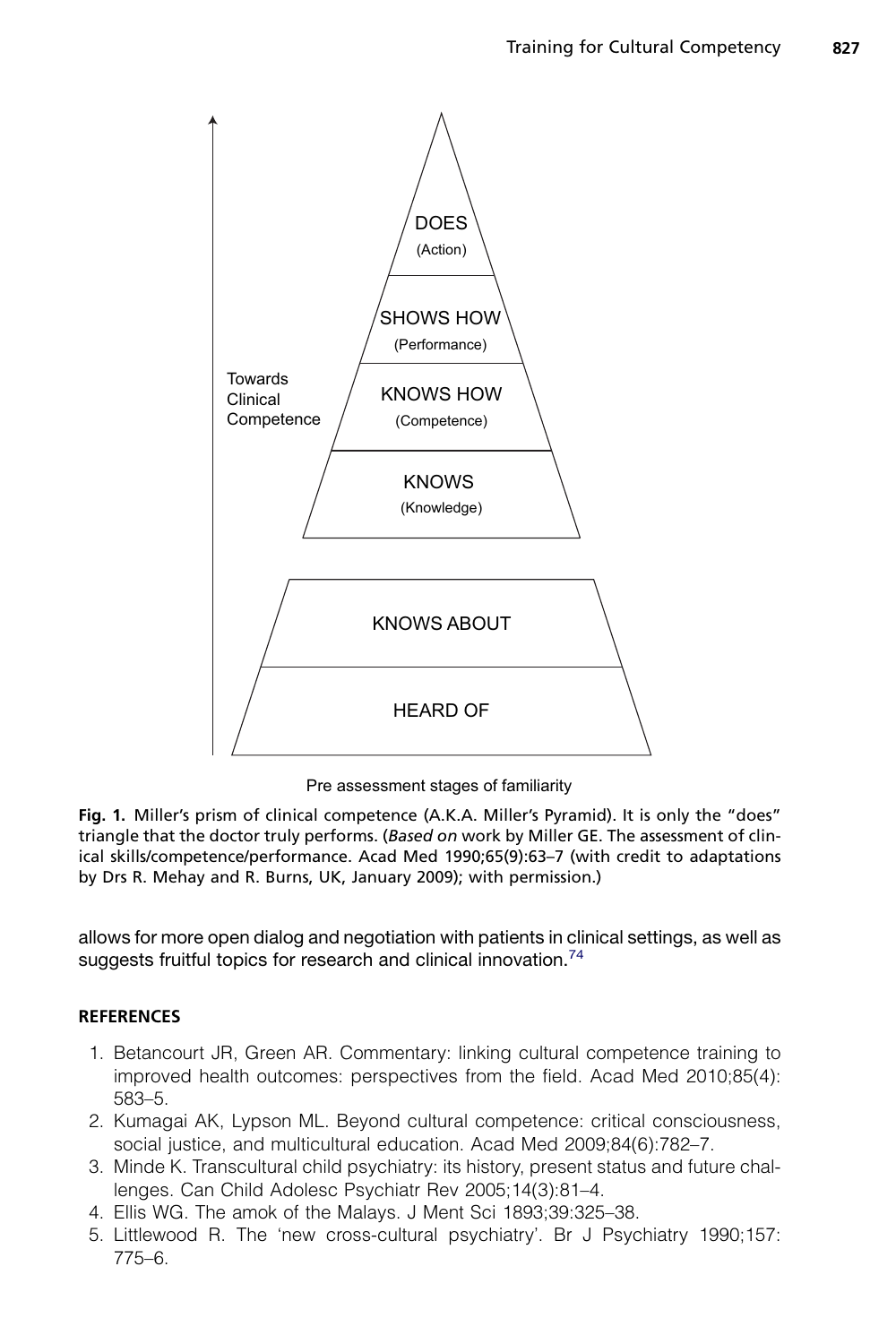- <span id="page-13-0"></span>6. Rutter M. Developmental psychiatry. Arlington (VA): American Psychiatric Press Inc; 1980.
- 7. Benedict R. Patterns of culture. New York: Houghton Mifflin; 1934.
- 8. Whiting JM, Child IL. Child training and personality. New Haven (CT): Yale University Press; 1953.
- 9. Betancourt JR, Green AR, Carrillo JE, et al. Defining cultural competence: a practical framework for addressing racial/ethnic disparities in health and health care. Public Health Rep 2003;118(4):293–302.
- 10. Nidorf JF, Morgan MC. Cross cultural issues in adolescent medicine. Prim Care 1987;14(1):69–82.
- 11. American Psychiatric Association Committee on Nomenclature and Statistics. Diagnostic and statistical manual of mental disorders. 4th edition [text revision]. Washington, DC: American Psychiatric Association; 2000.
- 12. Zayas LH, Lester RJ, Cabassa LJ, et al. Why do so many Latina teens attempt suicide? A conceptual model for research. Am J Orthopsychiatry 2005;75(2): 275–87.
- 13. Available at: [http://www.umm.edu/gme/core\\_comp.htm](http://www.umm.edu/gme/core_comp.htm). Accessed August 17, 2010.
- 14. Brotherton SE, Rockey PH, Etzel SI. US graduate medical education, 2003–2004. JAMA 2004;292(9):1032–7.
- 15. Kim WJ. A training guideline of cultural competence for child and adolescent psychiatric residencies. Child Psychiatry Hum Dev 1995;26(2):125–36.
- 16. Yager J. Specific components of bedside manner in the general hospital psychiatric consultation: 12 concrete suggestions. Psychosomatics 1989;30(2):209–12.
- 17. Sidelinger DE, Meyer D, Blaschke GS, et al. Communities as teachers: learning to deliver culturally effective care in pediatrics. Pediatrics 2005;115(Suppl 4): 1160–4.
- 18. Carrillo JE, Green AR, Betancourt JR. Cross-cultural primary care: a patientbased approach. Ann Intern Med 1999;130:829–34.
- 19. Thom DH, Tirado MD, Woon TL, et al. Development and evaluation of a cultural competency training curriculum. BMC Med Educ 2006;6:38.
- 20. US Census Bureau. Table 1a. Projected population of the United States, by race and Hispanic origin: 2000 to 2050. Washington, DC: US Census Bureau; 2004. Available at: [http://www.census.gov/ipc/www/usinterimproj/natprojtab01a.pdf.](http://www.census.gov/ipc/www/usinterimproj/natprojtab01b.pdf) Accessed August 17, 2010.
- 21. US Census Bureau. Table 1b Projected population change in the United States, by race and Hispanic origin: 2000 to 2050. Washington, DC: US Census Bureau; 2004. Available at: [http://www.census.gov/ipc/www/usinterimproj/natprojtab01b.](http://www.census.gov/ipc/www/usinterimproj/natprojtab01b.pdf) [pdf.](http://www.census.gov/ipc/www/usinterimproj/natprojtab01b.pdf) Accessed August 17, 2010.
- 22. Berger JT. Culture and ethnicity in clinical care. Arch Intern Med 1998;158: 2085–90.
- 23. Hill RF, Fortenberry JD, Stein HF. Culture in clinical medicine. South Med J 1990; 83:1071–80.
- 24. Flores G. Culture and the patient–physician relationship: achieving cultural competency in health care. J Pediatr 2000;136:14–23.
- 25. Betancourt JR. Cross-cultural medical education: conceptual approaches and frameworks for evaluation. Acad Med 2003;78:560–9.
- 26. Eisenberg JM. Sociologic influences on medical decision making by clinicians. Ann Intern Med 1979;90:957–64.
- 27. Stewart M, Brown JB, Boon H, et al. Evidence on patient–doctor communication. Cancer Prev Control 1999;3:25–30.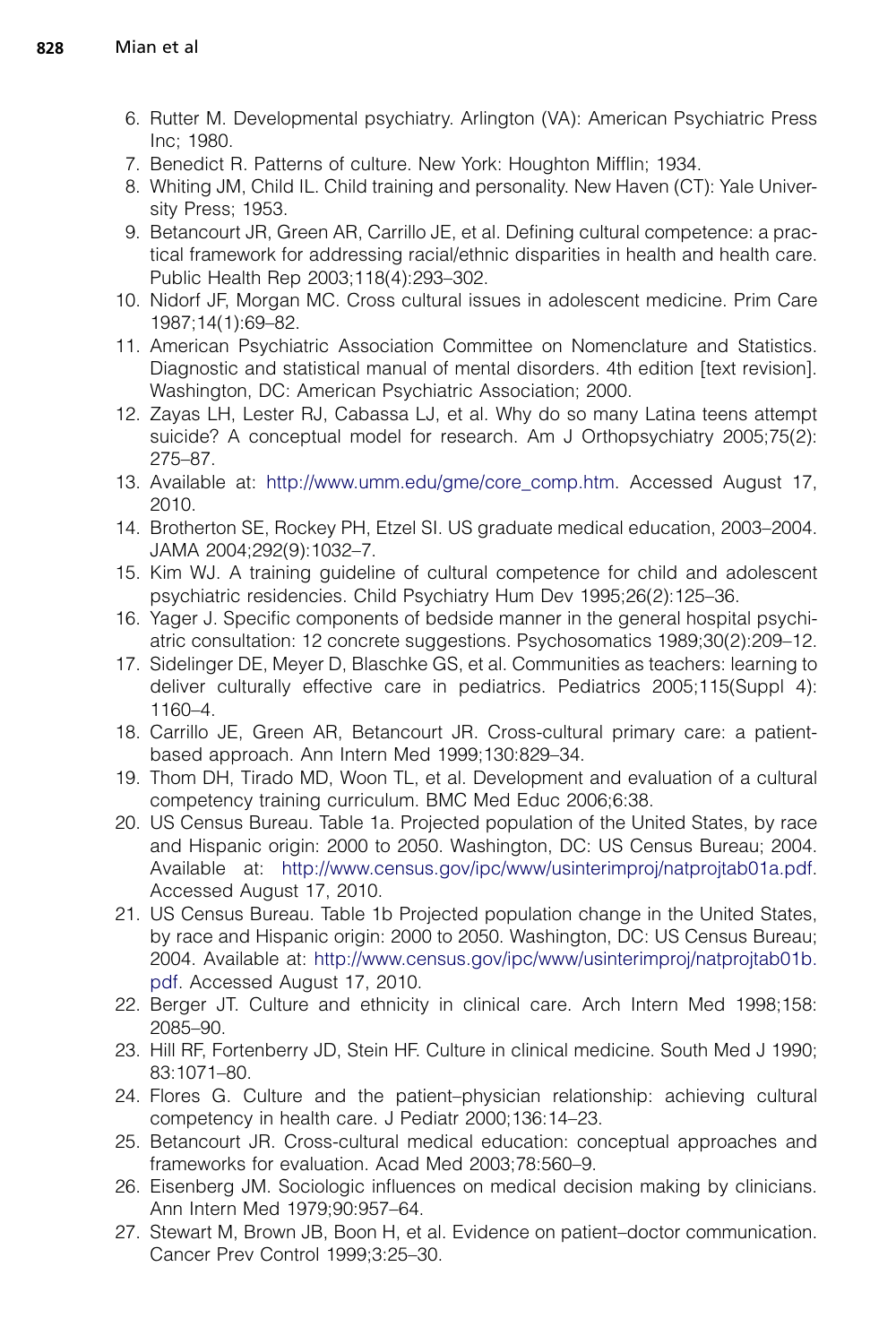- <span id="page-14-0"></span>28. Robins LS, Fantone JC, Hermann J, et al. Improving cultural awareness and sensitivity training in medical school. Acad Med 1998;73(Suppl 10):S31–4.
- 29. Lu FG, Primm A. Mental health disparities, diversity, and cultural competence in medical student education: how psychiatry can play a role. Acad Psychiatry 2006;30:9–15.
- 30. US Department of Health and Human Services. Mental health: culture, race and ethnicity: a supplement to mental health: a report of the surgeon general. Rockville (MD): DHHS; 2001.
- 31. Institute of Medicine (US) Committee. Crossing the quality chasm: a new health system for the 21st century. Institute of MEdicine (IOM), 2001. Washington, DC: National Academies Press (US); 2001. Available at: [http://www.nap.edu/](http://www.nap.edu/openbook.php?isbn=0309072808) [openbook.php?isbn=0309072808](http://www.nap.edu/openbook.php?isbn=0309072808). Accessed August 17, 2010.
- 32. Smedley BD, Stith AY, Nelson AR, editors. Unequal treatment: confronting racial and ethnic disparities in health care (Committee on Understanding and Eliminating Racial and Ethnic Disparities in Health Care, Board on Health Sciences Policy, Institute of Medicine). Washington, DC: National Academies Press; 2002.
- 33. Institute of Medicine of the National Academies. In the Nation's Compelling Interest: Ensuring Diversity in the Health Care Workforce. Available at: [http://](http://www.iom.edu/Reports/2004/In-the-Nations-Compelling-Interest-Ensuring-Diversity-in-the-Health-Care-Workforce.aspx) [www.iom.edu/Reports/2004/In-the-Nations-Compelling-Interest-Ensuring-Diversity](http://www.iom.edu/Reports/2004/In-the-Nations-Compelling-Interest-Ensuring-Diversity-in-the-Health-Care-Workforce.aspx)[in-the-Health-Care-Workforce.aspx.](http://www.iom.edu/Reports/2004/In-the-Nations-Compelling-Interest-Ensuring-Diversity-in-the-Health-Care-Workforce.aspx) Accessed August 17, 2010.
- 34. Eaton D, Kann K, Kinchen S, et al. Youth risk behavior surveillance—United States, 2005. MMWR Morb Mortal Wkly Rep 2006;55:1Y108.
- 35. Garza-Trevino ES, Ruiz P, Venegas-Samuels K. A psychiatric curriculum directed to the care of the Hispanic patient. Acad Psychiatry 1997;21:1–10.
- 36. Harris HW, Felder D, Clark MO. A psychiatric residency curriculum on the care of African-American patients. Acad Psychiatry 2004;28:226–39.
- 37. Lu FG, Du N, Gaw A, et al. A psychiatric residency curriculum about Asian-American issues. Acad Psychiatry 2002;26:225–36.
- 38. Spielvogel AM, Dickstein LJ, Robinson GE. A psychiatric residency curriculum about gender and women's issues. Acad Psychiatry 1995;19:187–201.
- 39. Thompson JW. American Indians and Alaska Natives in psychiatry residency training. Acad Psychiatry 1996;20:5–14.
- 40. Weissman JS, Betancourt J, Campbell EG. Resident physicians' preparedness to provide cross-cultural care. JAMA 2005;294(9):1058–67. DOI: 10.1001/jama. 294.9.1058.
- 41. Anandaraja N, Hahn S, Hennig N, et al. The design and implementation of a multidisciplinary global health residency track at the Mount Sinai School of Medicine. Acad Med 2008;83:924–8.
- 42. Pilcher ES, Charles LT, Lancaster CJ. Development and assessment of a cultural competency curriculum. J Dent Educ 2008;72(9):1020–8.
- 43. Poirier TI, Butler LM, Devraj R, et al. Instructional design and development: a cultural competency course for pharmacy students. Am J Pharm Educ 2009;73(5):1–7.
- 44. Dogra N, Reitmanova S, Carter-Pokras O. Twelve tips for teaching diversity and embedding it in the medical curriculum. Med Teach 2009;31:990–3.
- 45. Vaughn LM. Families and cultural competency—where are we? Fam Community Health 2009;32(3):247–56.
- 46. Britton CV. Ensuring culturally effective pediatric care: implications for education and health policy. Pediatrics 2004;114(6):1677–85.
- 47. Shin HB, Kominski RA. Language use in the United States: 2007. Washington, DC: U.S. Census Bureau; 2010. American Community Survey Reports, ACS-12.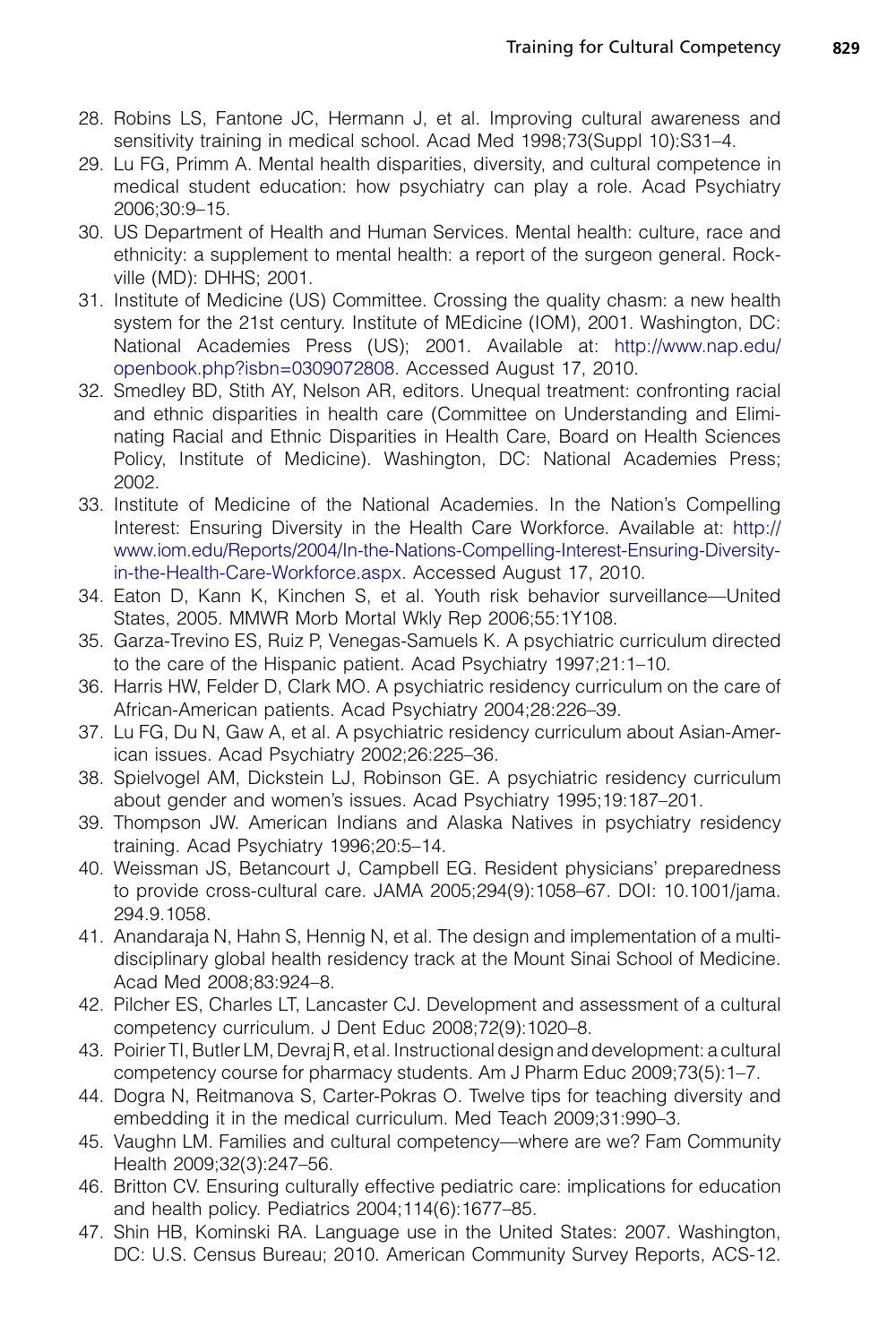<span id="page-15-0"></span>Available at: [http://www.census.gov/prod/2010pubs/acs-12.pdf.](http://www.census.gov/prod/2010pubs/acs-12.pdf) Accessed August 17, 2010.

- 48. Boudreau AD, Fluet CF, Reuland CP, et al. Associations of providers' language and cultural skills with Latino parents' perceptions of well-child care. Acad Pediatr 2010;10(3):172–8.
- 49. Mattis JS, Ahluwalia MK, Cowie SE, et al. Ethnicity, culture, and spiritual development. In: Roehlkepartain EC, King PE, Wagener L, et al, editors. The handbook of spiritual development in childhood and adolescence. Thousand Oaks (CA): Sage Publications; 2006. p. 283–96.
- 50. Karnik NS, Soller MV, Redlich A, et al. Prevalence differences of psychiatric disorders among youth after nine months or more of incarceration by race/ethnicity and age. J Health Care Poor Underserved 2010;21(1):237–50.
- 51. Pumariega A. Cultural competence in systems of care for children's mental health. In: Pumariega AJ, Winters NC, editors. The handbook of child and adolescent systems of care: the new community psychiatry. San Francisco (CA): Jossey-Bass; 2003. p. 82–104.
- 52. Joshi SV. Teamwork: the therapeutic alliance in pediatric pharmacotherapy. Child Adolesc Psychiatr Clin N Am 2006;15(1):239–62.
- 53. Chun MB, Takanishi DM. The need for a standardized evaluation method to assess efficacy of cultural competence initiatives in medical education and residency programs. Hawaii Med J 2009;68:2–6.
- 54. Samuel S, Lu F, Silberman E, et al. Residency training for ethnic minority psychotherapy: current practices and issues. American Association of Directors of Psychiatric Residency Training (AADPRT) Newsletter 1994;22(1):14.
- 55. Brotanek JM, Seeley CE, Flores G. The importance of cultural competency in general pediatrics. Curr Opin Pediatr 2008;20:711–8.
- 56. Diamond LC, Schenker Y, Curry L, et al. Getting by: underuse of interpreters by resident physicians. J Gen Intern Med 2009;24(2):256–62.
- 57. Lie D, Bereknyei S, Braddock CH, et al. Assessing medical students' skills in working with interpreters during patient encounters: a validation study of the interpreter scale. Acad Med 2009;84:643–50.
- 58. Bell CC, Wells SJ, Merritt LM. Integrating cultural competency and empiricallybased practices in child welfare services: a model based on community psychiatry field principles of health. Child Youth Serv Rev 2009;31:1206–13.
- 59. Helms JE, Malone LT, Henze K, et al. First annual diversity challenge. How to survive teaching courses on race and culture. J Multicult Couns Devel 2003;31:  $3 - 11$ .
- 60. Sue DW, Sue D. Counseling the culturally different: theory and practice. 3rd edition. New York: John Wiley & Sons, Inc; 1999.
- 61. Solorzano D, Allen WR, Carroll G. Keeping race in place: Racial microaggressions and campus racial climate at the University of California, Berkeley. Chicano-Latino Law Review 2002;23:15–112.
- 62. Tang RS, Bozynski ME, Mitchell JM, et al. Are residents more comfortable than faculty members when addressing socio-cultural diversity in medicine? Acad Med 2003;78:629–33.
- 63. Dolhun EP, Muñoz C, Grumbach K. Cross-cultural education in U.S. medical schools: development of an assessment tool. Acad Med 2003;78:615–22.
- 64. Lim RF, Lu FG. Culture and psychiatric education. Acad Psychiatry 2008;32(4): 269–71.
- 65. Fung K, Andermann L, Zaretsky A, et al. An integrative approach to cultural competence in the psychiatric curriculum. Acad Psychiatry 2008;32:272–82.